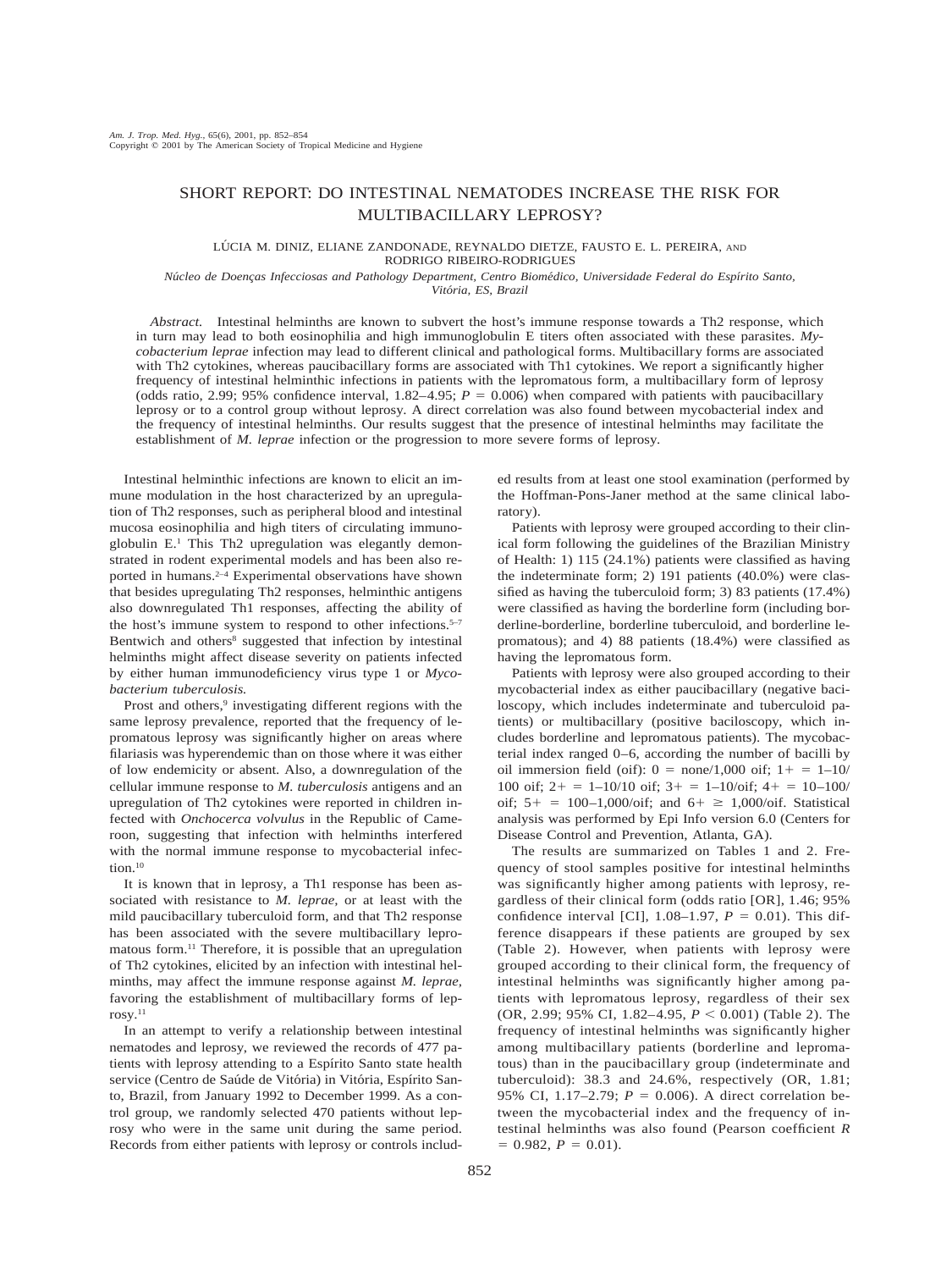|                     |     | Age   |           |        |           |  |
|---------------------|-----|-------|-----------|--------|-----------|--|
| Groups              | N   | Mean  | <b>SD</b> | Median | Range     |  |
| Without leprosy     | 470 | 43.85 | 16.22     | 42.0   | $7 - 89$  |  |
| Male                | 135 | 45.24 | 17.73     | 44.0   | $7 - 81$  |  |
| Female              | 335 | 42.47 | 14.63     | 41.0   | $14 - 89$ |  |
| Leprosy (all forms) | 477 | 41.60 | 17.72     | 41.0   | $5 - 86$  |  |
| Male                | 212 | 42.06 | 17.14     | 42.0   | $5 - 84$  |  |
| Female              | 265 | 40.71 | 18.04     | 40.0   | 6–86      |  |
| Indeterminate       | 115 |       |           |        |           |  |
| Male                | 39  | 38.95 | 15.93     | 40.0   | $12 - 65$ |  |
| Female              | 76  | 35.54 | 16.01     | 33.0   | $10 - 77$ |  |
| Tuberculoid         | 191 |       |           |        |           |  |
| Male                | 77  | 39.64 | 16.59     | 41.0   | $5 - 79$  |  |
| Female              | 121 | 40.20 | 19.23     | 42.0   | $6 - 81$  |  |
| <b>Borderline</b>   | 69  |       |           |        |           |  |
| Male                | 36  | 44.61 | 20.33     | 45.5   | $9 - 84$  |  |
| Female              | 33  | 45.27 | 18.31     | 47.0   | 14–86     |  |
| Lepromatous         | 88  |       |           |        |           |  |
| Male                | 60  | 45.05 | 16.61     | 44.0   | $16 - 75$ |  |
| Female              | 28  | 41.86 | 18.63     | 38.0   | 18-84     |  |
|                     |     |       |           |        |           |  |

TABLE 1 Gender and age of leprosy and control patients

Although data for both patients in both the leprosy and control groups were collected at the same health center, our sampling method may be criticized because patients treated there came from different neighborhoods of metropolitan Vitória. Although members of both the leprosy and control groups were of similar socioeconomic status, hygiene and housing conditions may vary from region to region in Vitória's metropolitan area. In addition, leprosy is often a disease of families or people with close contact, and the ideal controls would be people in contact with patients with leprosy and people living in the same house or neighborhood.

Even with these caveats, the results presented here show

a direct correlation between helminthic infections and multibacillary leprosy. The observed differences in frequencies of intestinal nematodes were significant when patients with multibacillary forms were compared with either patients with paucibacillary leprosy or with controls. Conversely, the frequency of other intestinal parasites, such as intestinal protozoans (*Giardia lamblia* and *Entamoeba* sp.) did not differ between leprosy and control groups. Considering that the transmission route is the same for both the most frequent helminths (*Ascaris lumbricoides* and *Trichuris trichiura*) and the most frequent protozoans (*Entamoeba* sp. and *Giargia lamblia*) identified in this study, we think that the risk of parasite contamination through the oral route was similar for members of both the leprosy and control groups.

Although the mycobacterial index is not a precise definition of disease spectrum, the high correlation coefficient between mycobacterial index and the frequency of nematode infections may provide another piece of evidence that associates these 2 infections.

Data presented here suggest that the presence of intestinal helminths may be associated with multibacillary leprosy (borderline and lepromatous forms). The immune modulation elicited by helminth antigens—upregulating Th2 responses and inhibiting Th1 immune responses and therefore favoring bacilli growth and dissemination—corroborate our observations. Considering that leprosy is a slowly progressing and chronic disease, it is difficult to determine whether or not the nematode infection preceded the *M. leprae* infection. However, we think that the immune modulation induced by nematode infection may disrupt the immune responses to leprosy, without regard to whether the helminth infection occurred before or after the *M. leprae* infection were established. The presence of intestinal worms before

| TABLE 2 |                                                                   |  |  |  |  |  |  |  |
|---------|-------------------------------------------------------------------|--|--|--|--|--|--|--|
|         | Frequency of intestinal parasites in leprosy and control patients |  |  |  |  |  |  |  |

|                   |     | Nematode |     |                     |                  | Protozan |     |                     |                  |
|-------------------|-----|----------|-----|---------------------|------------------|----------|-----|---------------------|------------------|
| Groups            | N   | $^{+}$   |     | OR (95% CI)*        | $\boldsymbol{P}$ | $^{+}$   |     | OR (95% CI)*        | $\boldsymbol{P}$ |
| Control           |     |          |     |                     |                  |          |     |                     |                  |
| All cases         | 470 | 110      | 360 |                     |                  | 98       | 372 |                     |                  |
| Male              | 135 | 32       | 103 |                     |                  | 21       | 114 |                     |                  |
| Female            | 335 | 78       | 257 | $1.02(0.60-1.68)$   | 0.980            | 77       | 258 | $0.99(0.72 - 1.38)$ | 0.967            |
| Leprosy           |     |          |     |                     |                  |          |     |                     |                  |
| All cases         | 477 | 147      | 330 | $1.46(1.08-1.97)$   | 0.010            | 99       | 378 | $0.62(0.35-1.08)$   | 0.095            |
| Male              | 212 | 66       | 146 | $1.43(0.87-2.45)$   | 0.160            | 38       | 174 | $1.19(0.64 - 2.21)$ | 0.660            |
| Female            | 265 | 81       | 184 | $1.49(0.89 - 2.23)$ | 0.055            | 61       | 204 | $1.00(0.67-1.50)$   | 0.929            |
| Indeterminate     |     |          |     |                     |                  |          |     |                     |                  |
| All Patients      | 115 | 25       | 90  | $0.91(0.54-1.5)$    | 0.790            | 30       | 85  | $1.34(0.81 - 2.20)$ | 0.223            |
| Male              | 39  | 9        | 30  | $0.97(0.38-2.4)$    | 0.677            | 8        | 31  | $1.40(0.51 - 3.75)$ | 0.455            |
| Female            | 76  | 16       | 60  | $0.88(0.46 - 1.67)$ | 0.732            | 22       | 54  | $1.37(0.75-2.46)$   | 0.273            |
| Tuberculoid       |     |          |     |                     |                  |          |     |                     |                  |
| All Patients      | 191 | 53       | 138 | $1.26(0.84-1.8)$    | 0.282            | 35       | 156 | $0.85(0.54 - 1.33)$ | 0.463            |
| Male              | 77  | 21       | 56  | $1.21(0.61 - 2.40)$ | 0.186            | 11       | 66  | $0.90(0.38 - 2.12)$ | 0.804            |
| Female            | 121 | 36       | 85  | $1.40(0.85-2.20)$   | 0.198            | 24       | 90  | $0.92(0.54-1.56)$   | 0.735            |
| <b>Borderline</b> |     |          |     |                     |                  |          |     |                     |                  |
| All Patients      | 69  | 18       | 51  | $1.16(0.62 - 2.13)$ | 0.820            | 17       | 52  | $1.24(0.66-2.32)$   | 0.473            |
| Male              | 36  | 9        | 27  | $1.07(0.42 - 2.79)$ | 0.951            | 10       | 26  | $2.09(0.80 - 5.36)$ | 0.091            |
| Female            | 33  | 9        | 24  | $1.24(0.51-2.93)$   | 0.764            | 7        | 26  | $0.90(0.84 - 2.28)$ | 0.354            |
| Lepromatous       |     |          |     |                     |                  |          |     |                     |                  |
| All Patients      | 88  | 42       | 46  | $2.99(1.82 - 4.95)$ | 0.000            | 14       | 74  | $0.72(0.37-1.37)$   | 0.288            |
| Male              | 60  | 26       | 33  | $2.63(1.32 - 5.28)$ | 0.004            | 9        | 51  | $0.96(0.38 - 2.39)$ | 0.921            |
| Female            | 28  | 15       | 13  | $3.80(1.63 - 8.92)$ | 0.000            | 5        | 23  | $0.73(0.23 - 2.11)$ | 0.533            |

\* Odds ratio (OR) compared to control group. Bold numbers indicate differences that are statistically significant ( $P < 0.05$ ). CI = confidence interval.